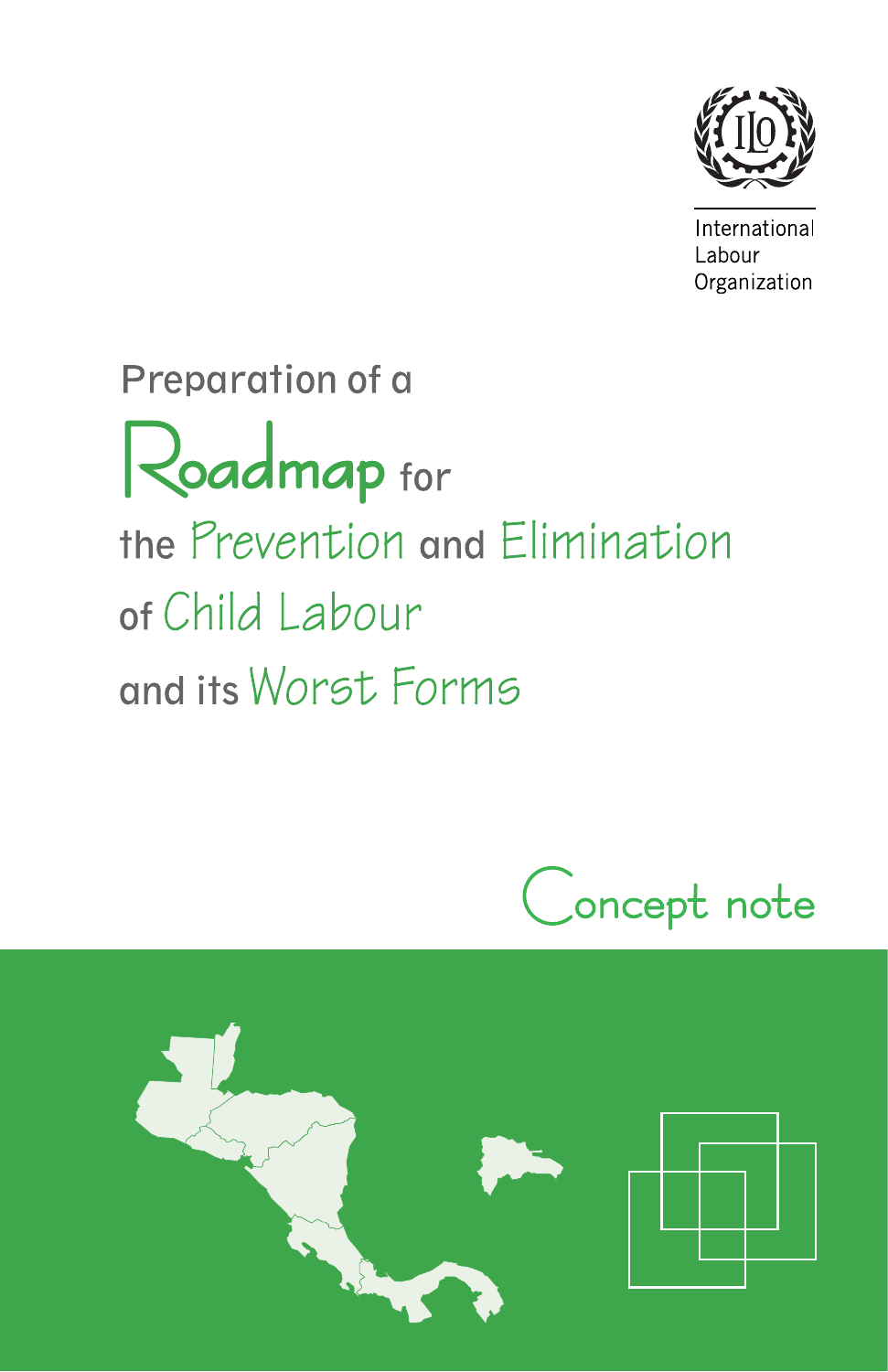## **Preparation of a Roadmap for the Prevention and Elimination of Child Labour and its Worst Forms**

## **Concept note**

San Jose, March 2010

International Programme on the Elimination of Child Labour (IPEC)

International Labour Organization (ILO)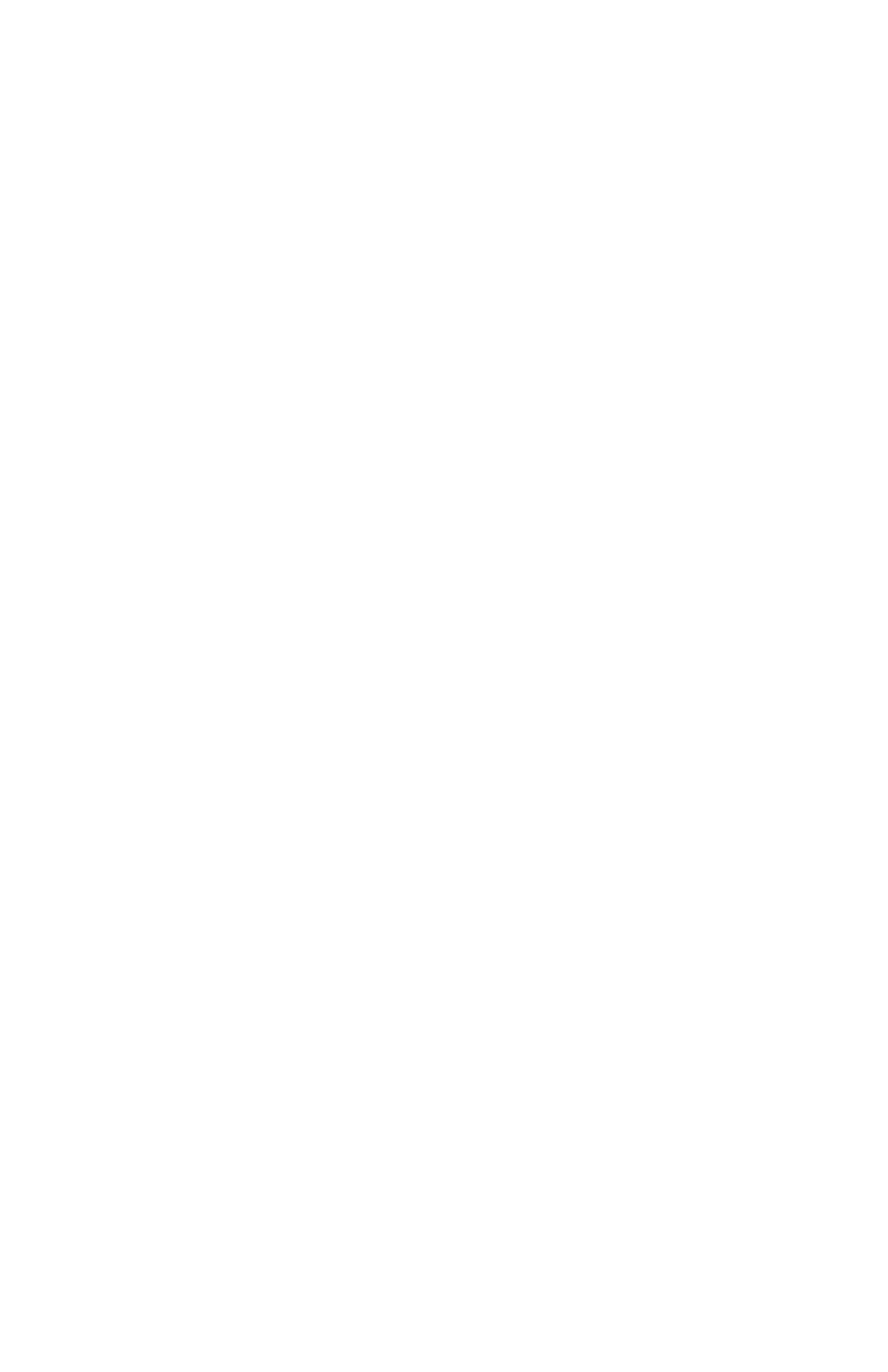The Decent Work Agenda for the Hemisphere (DWAH) adopted at the International Labour Organization's (ILO) Sixteenth American Regional Meeting held in Brasilia in 2006, is a policyarticulated strategy that combines action in the areas of the economy, regulation, institutions and labour markets, with the purpose of promoting decent work in the Americas.

Among the measures to promote the effective fulfillment of the fundamental principles and rights at work, the ILO constituents established two targets related to child labour: to eliminate the worst forms of child labour by 2015 (according to ILO Convention No. 182); and to eliminate all forms of child labour by 2020 (according to ILO Convention No. 138).

The governments of Central America, Panama and the Dominican Republic requested the ILO —through its Ministers of Labour— technical and financial support to define a strategy in order to achieve these targets.

Responding to this request, the ILO International Programme on the Elimination of Child Labour (IPEC) has supported Costa Rica, El Salvador, Gua temala, Honduras, Nicaragua, Panama and the Dominican Republic in the construction of Roadmaps for the prevention and elimination of child labour and its worst forms.

This document is based on this innovative experience and could be useful for its adaptation in other countries or regions around the world.

**1**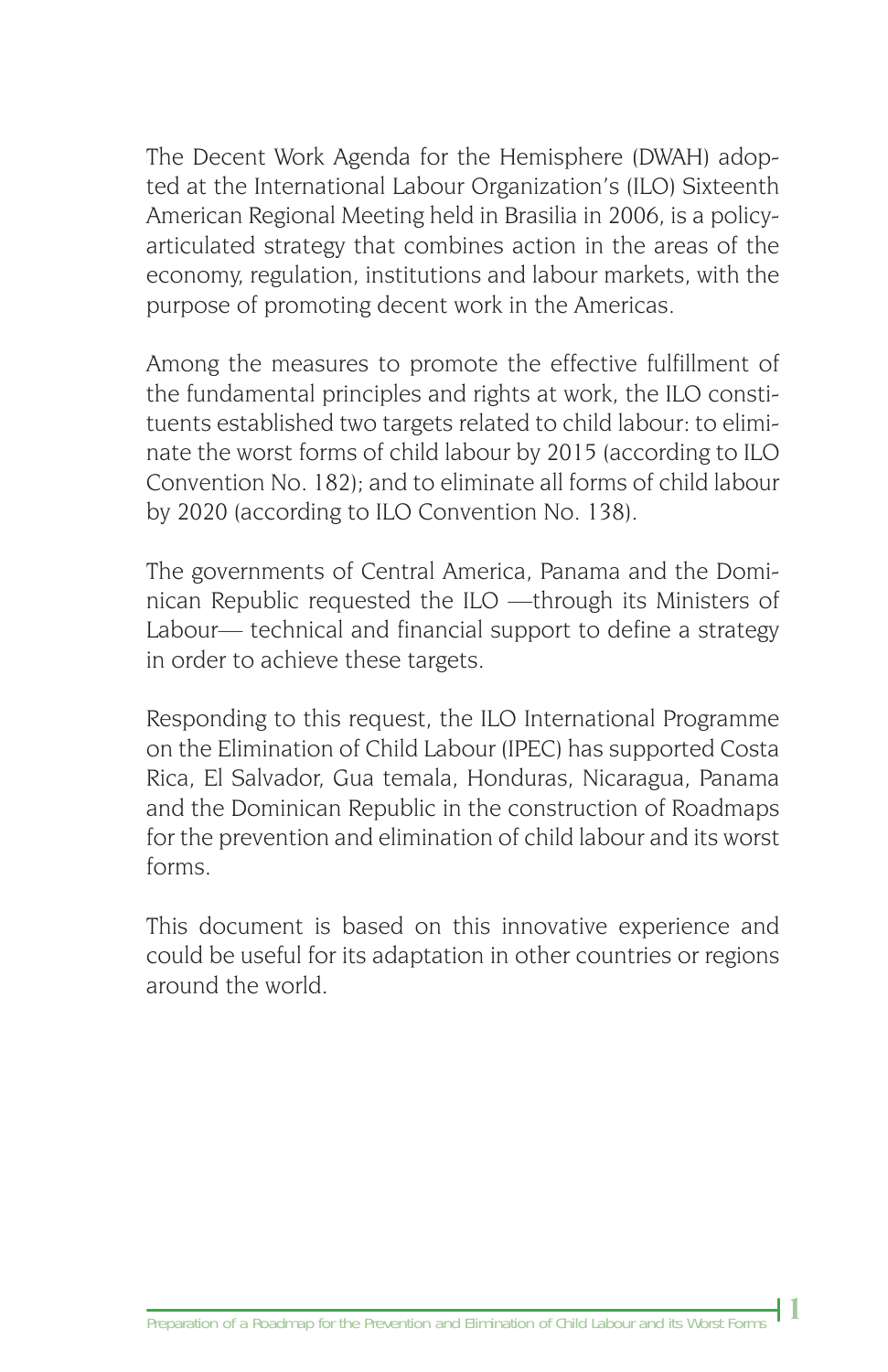#### The Roadmap Concept

The Roadmap is a public policy resulting from the integration of public and private interventions, rearranging national action in one single effort.

Public policy is the set of goals, decisions and actions developed by one or several consecutive governments, together with different social sectors, in response to identified national priorities. Public policy transcends government and becomes a State affair.

Within the typology of public policies, the Roadmap constitutes a social policy of special protection for working children and adolescents, and for those at risk of getting involved. This policy is grounded on social policies (such as health and education) and welfare policies (for instance, poverty reduction programmes). The Roadmap visualizes the connection between these policies and the complementary interventions that directly and indirectly affect the prevention and elimination of child labour and its worst forms. In this sense, it not only aims to create new interventions but rather, as a first step, strengthen and organize existing ones.

Regarding the countries that have national plans against child labour and its worst forms, the Roadmap, as a national strategic framework, includes them; this means that it does not replace the specific initiatives in force, but rather proposes a wider action framework by connecting social policies with specific plans, programmes and projects against child labour and its worst forms. Therefore, actors who do not appear to be closely linked with child labour must be included.

When the countries have national development plans and policies concerning children and adolescents –or similar policies–, the Roadmap considers them and visualizes their connection, in order to increase their potential effect on the prevention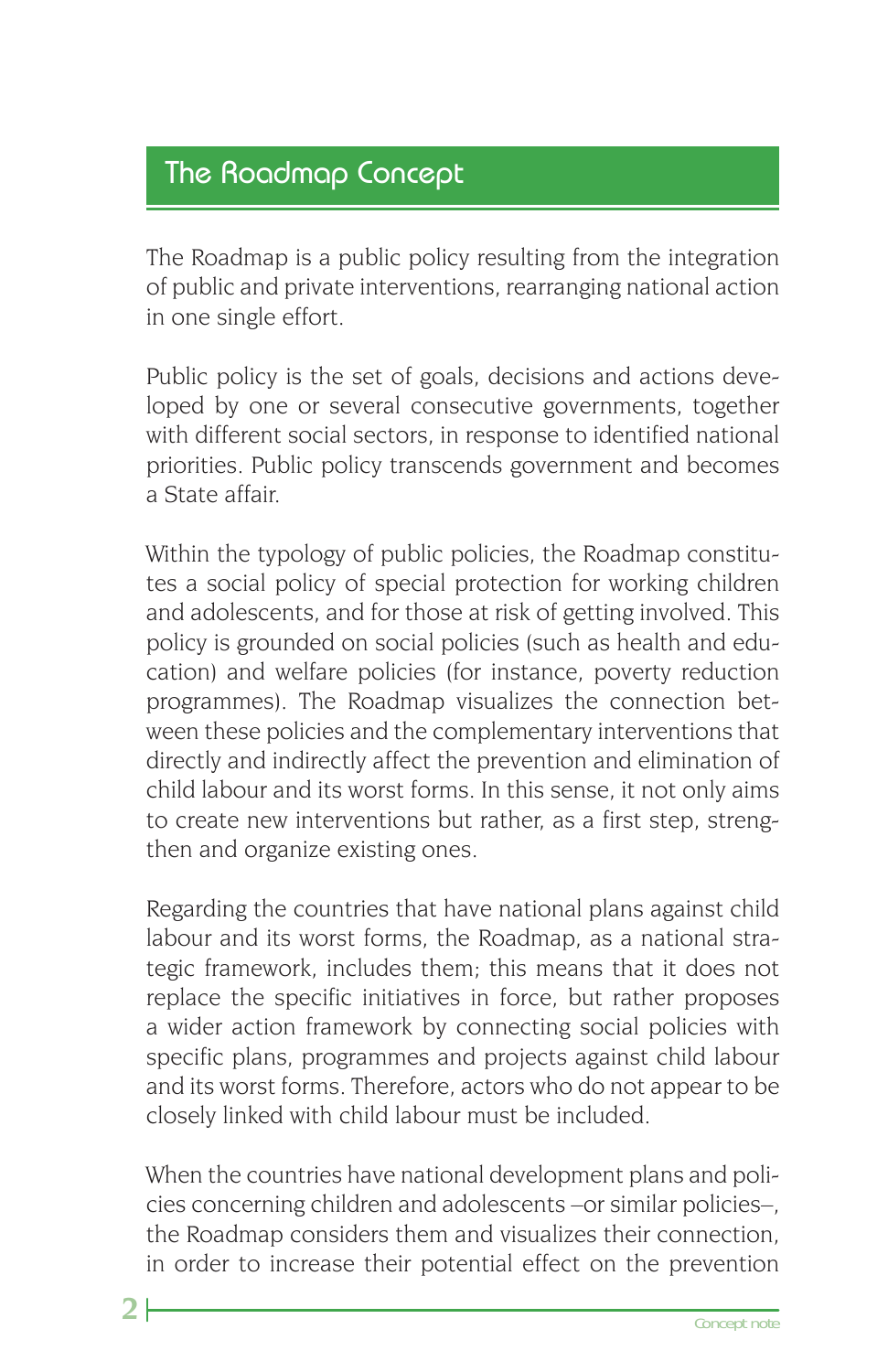and elimination of child labour and its worst forms. This is how the Roadmap overcomes the division between agencies and issues, and thus, the dilution of the actions' potential impact.

In this context, the achievement of the Roadmap's goals is likely to influence the accomplishment of other targets included in the **Decent Work Agenda for the Hemisphere** and the Millennium Development Goals.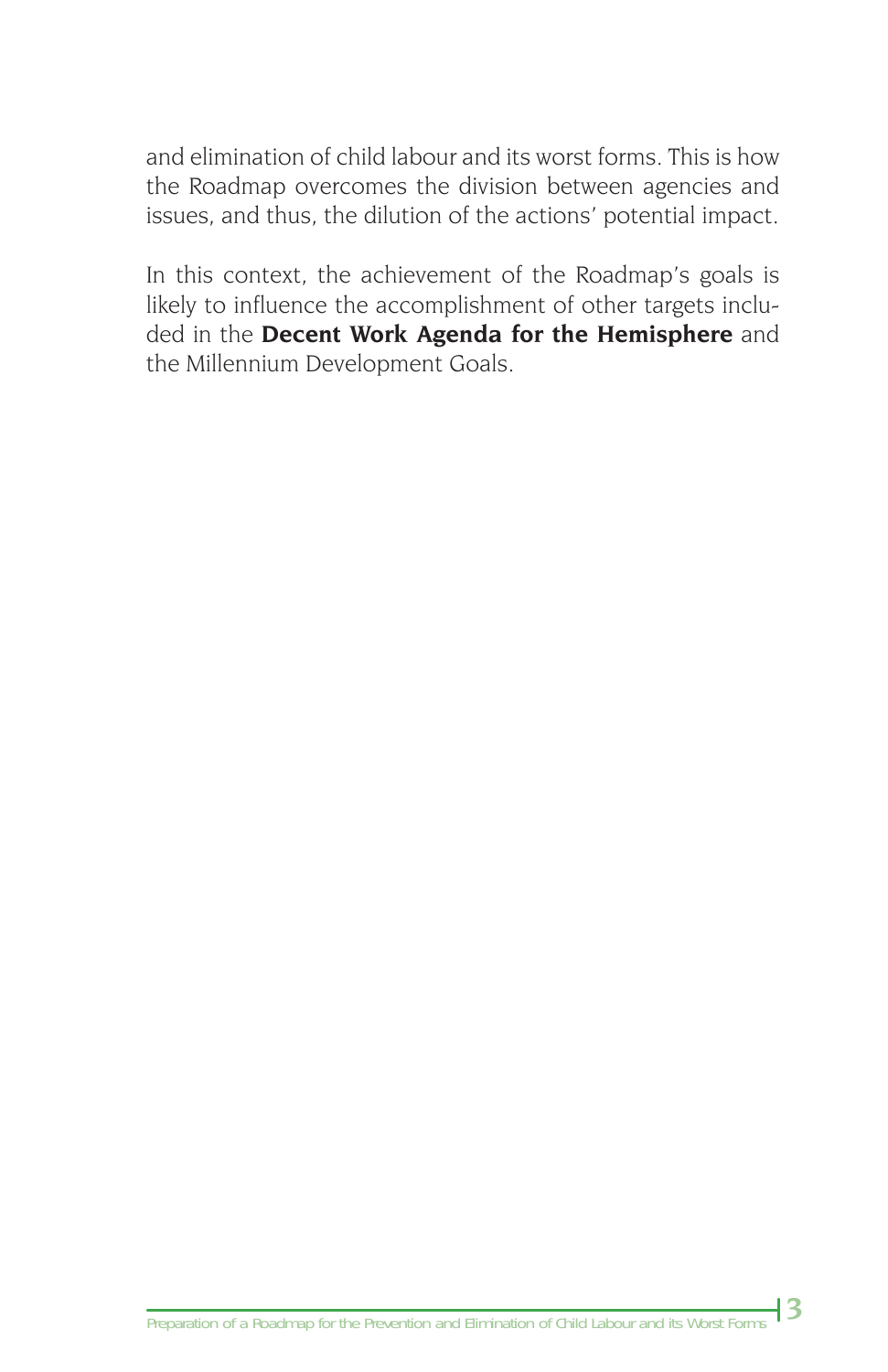#### The Process: the Stages of the Roadmap

#### National Assessment

The situation assessment of child labour and its worst forms, and the analysis of the national public policies aimed at confronting this issue, constitute the starting point for the design of the Roadmap. A national situation assessment provides a general view on the magnitude and characteristics of child labour and its worst forms, and the incidence of policies and programmes on its prevention and elimination.

In this stage, it is essential to determine the themes that will be developed in the national Roadmap, since this favors the process' structuring and identification of key action areas.

Each national assessment offers a clear outlook identifying the strengths, weaknesses, opportunities, threats and resources available in the different public institutions and other organizations involved in the matter.

In the case of Central America, Panama and the Dominican Republic, the national Roadmaps were designed in all seven countries at the same time which has culminated in the creation of a sub-regional Roadmap. The priority themes of these countries have been the following:

- 1. Social policy and poverty reduction.
- 2. Health Policy.

**4**

- 3. Education Policy.
- 4. Legal and institutional framework integral protection of rights.
- 5. Awareness raising and social mobilization.
- 6. Generation of knowledge and public policy monitoring mechanisms.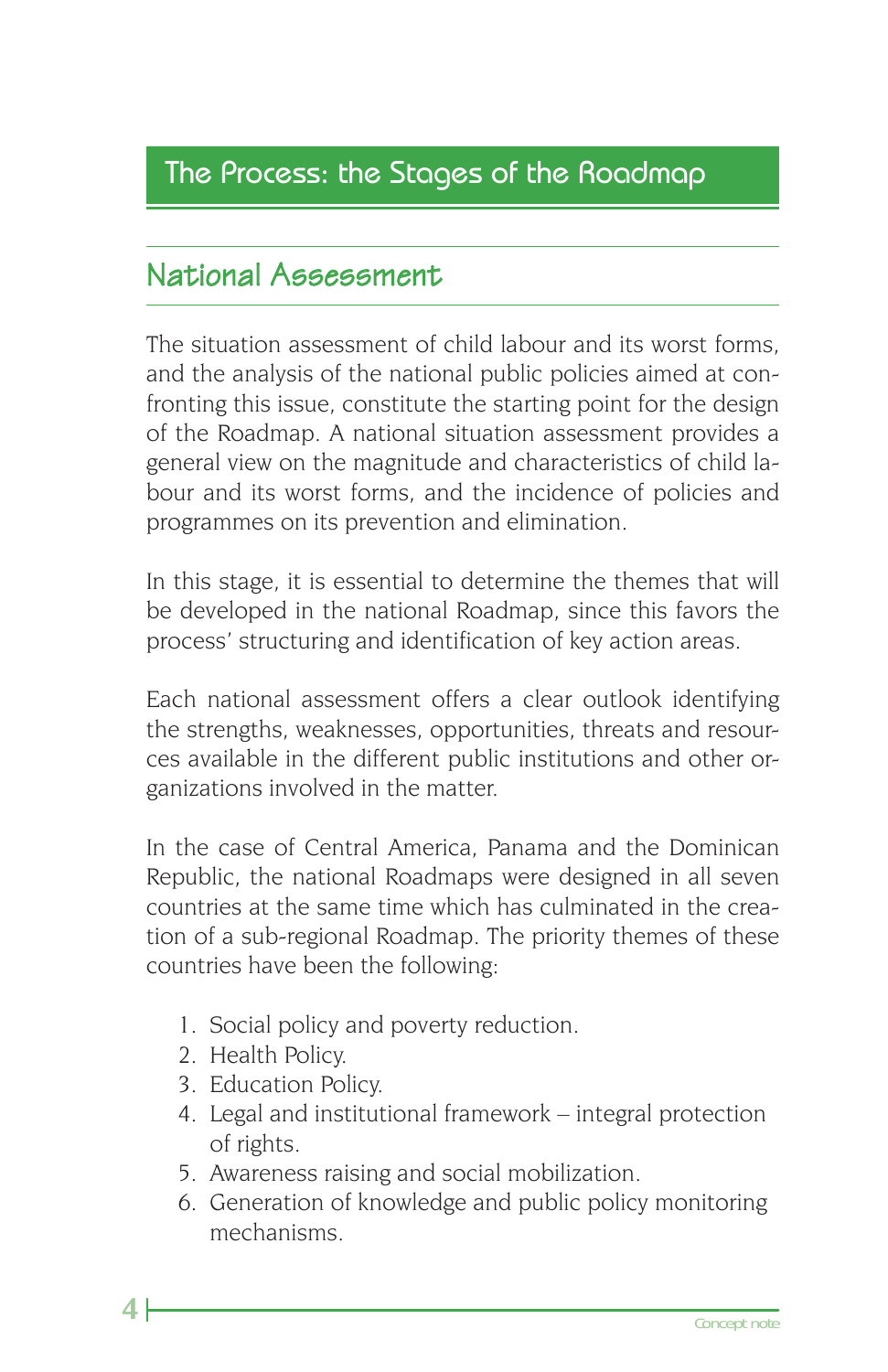The assessment should be participatory: government agencies, employers' and workers' organizations, and civil society organizations (national and international) should participate. Consequently, the process becomes a real national consultation exercise.

The national Commissions/Committees against child labour and its worst forms (in the countries where they exist), these should play an active role in the national assessment and subsequent stages.

### Roadmap Construction

Once the national assessment is completed, the design stage starts: the results of the assessment comprise the input for its construction.

A strategic planning method is used to produce the Roadmap. The resulting framework identifies for each priority theme, its objectives, results, indicators, goals, and strategic actions.

As part of the methodology, and given the difficulty of gathering all actors involved in the matter, a group of experts created *ad hoc* should elaborate the technical proposal of the national Roadmap. The members of this group are experts from the main public institutions, representatives from employers' and workers' organizations, civil society organizations and international organisms.

This group of experts should hold several plenary sessions. In addition, it is recommended to carry out smaller meetings with workgroups organized by priority theme and made up of actors according to their institutional mandate and competence.

Finally, the proposal created by the *ad hoc* group is technically analyzed and validated by the institutions and organizations involved in the matter.

**5**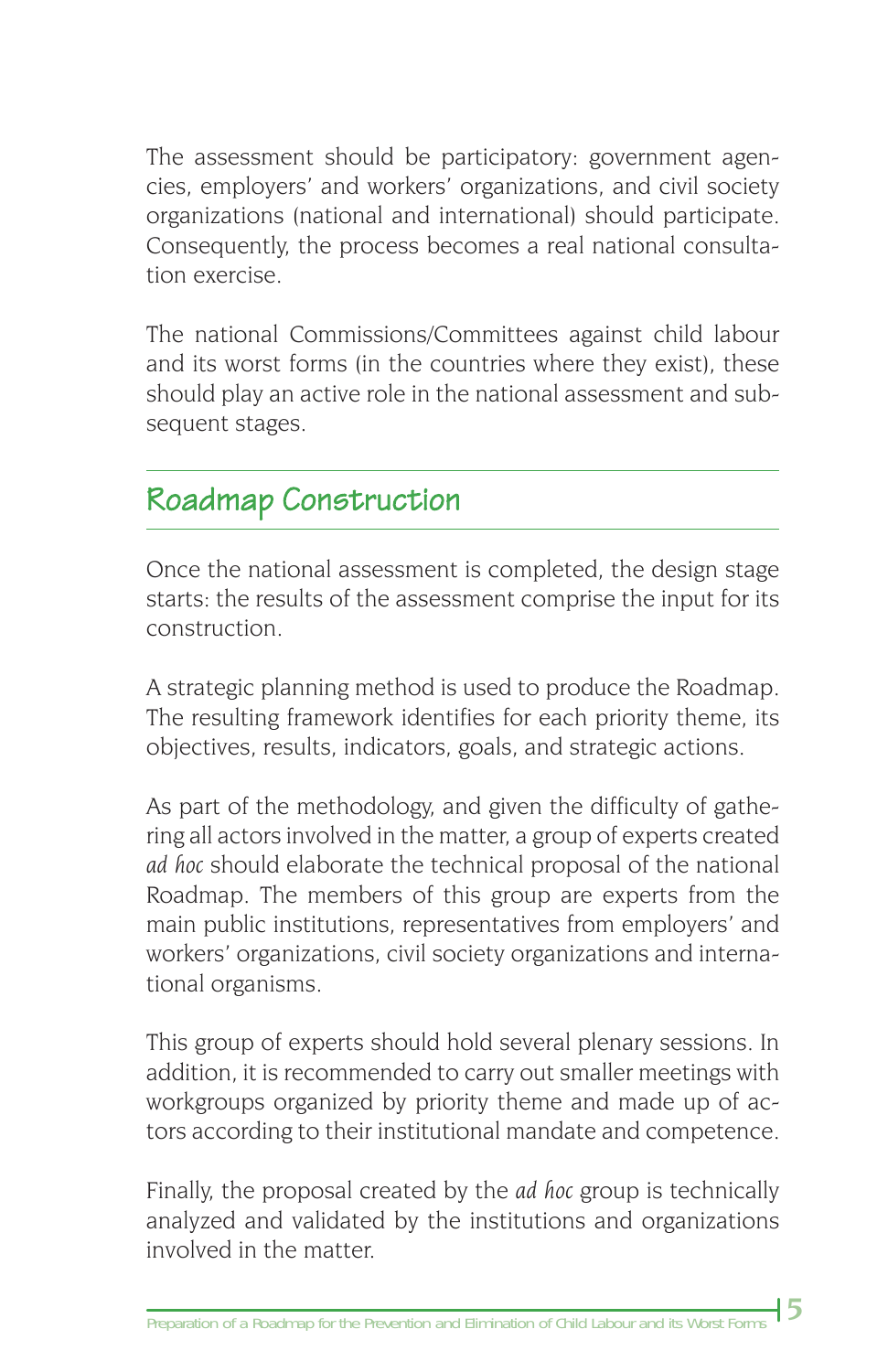Besides the technical validation, the high-level political validation of the Roadmap is extremely important, requiring a parallel process of political lobby. The political validation strategy depends on the particular situation of each country, and its aim is to ensure the integration of the Roadmap in public policy.

#### Roadmap Programming and Implementation

The Roadmap is a broad strategic framework that requires *operativization* through the identification, planning and implementation of specific actions —in the short and medium term—, enabling the achievement of the expected results. This is what is known as programming. This process makes the most out of existing coordination and negotiation venues.

In terms of the coordinating body of this process, the country decides which of the Commissions/Committees (child labour, commercial sexual exploitation and/or human trafficking) or what new institutional arrangement will perform the role of coordinating body. This is a coordinating and monitoring body, and not an implementing body.

The result of the *operativization* is the joint programming of the Roadmap; drawing from this instrument, Ministries or public institutions and their specialized departments or units, as well as other relevant actors (local and national) insert into their respective annual operative plans those actions related to their mandate.

In this sense, the Roadmap does not anticipate the creation of new specialized bodies to implement the concerted actions. Instead, existing departments or units are expected to implement them within the agreed timeframe, regardless of their operational range (national, regional and local).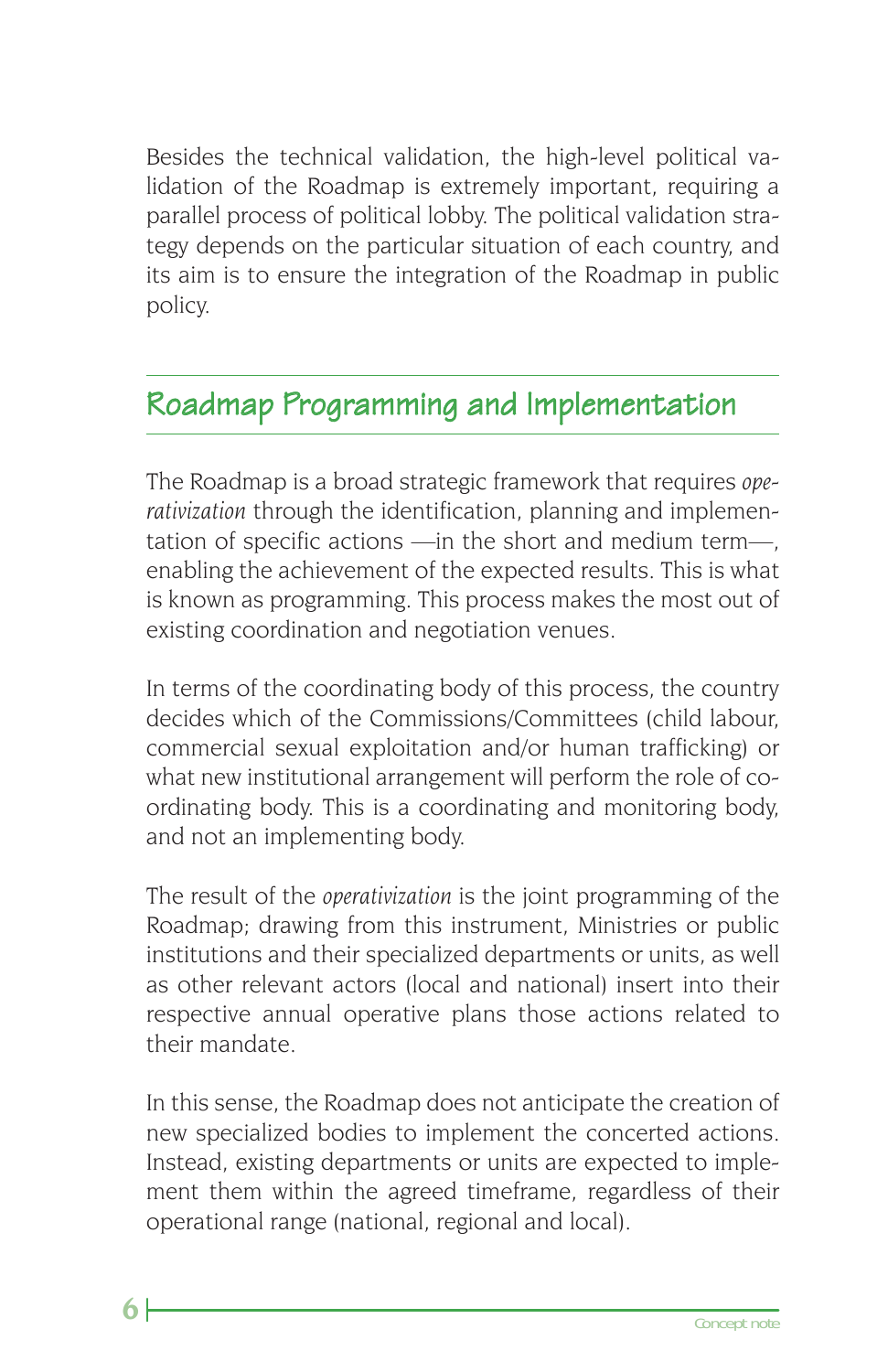This means that the Roadmap will be implemented if the institutions in charge promote the general and specific public policies concerning children and adolescents; and if they mainstream into the planning and de livery of their daily and extraordinary activities the actions against child labour and its worst forms agreed upon. This principle also applies to employers' and workers' organizations, and civil society organizations.

The steps of this process are detailed in the *Programming, Implementation, Monitoring and Evaluation Guide of the Roadmap*, prepared by the IPEC.

### Roadmap Monitoring and Evaluation

Once the programming is completed, the monitoring and evaluation of the implementation of the actions begins. To that effect, a monitoring and evaluation system must be designed. This system will improve the capacity of the Ministries, public institutions, employers' and workers' organizations and civil society organizations to achieve the goals of the Roadmap.

The Roadmap's monitoring and evaluation system entails the periodic verification of delivery of results. It determines the extent to which the activities, timetable, products planned and other actions have been achieved. This allows to take corrective actions (for instance, a change in direction or improvements) in a timely manner if any deficiency or inconsistency is ascertained.

When a country already has a statistical information system on child labour, it is important to articulate it with the Roadmap's monitoring and evaluation system. There are two information platforms in Central America, Panama and the Dominican Republic: SETI-INFO (on child labour) and the subsystem DevInfoLAC ESC (commercial sexual exploitation of children).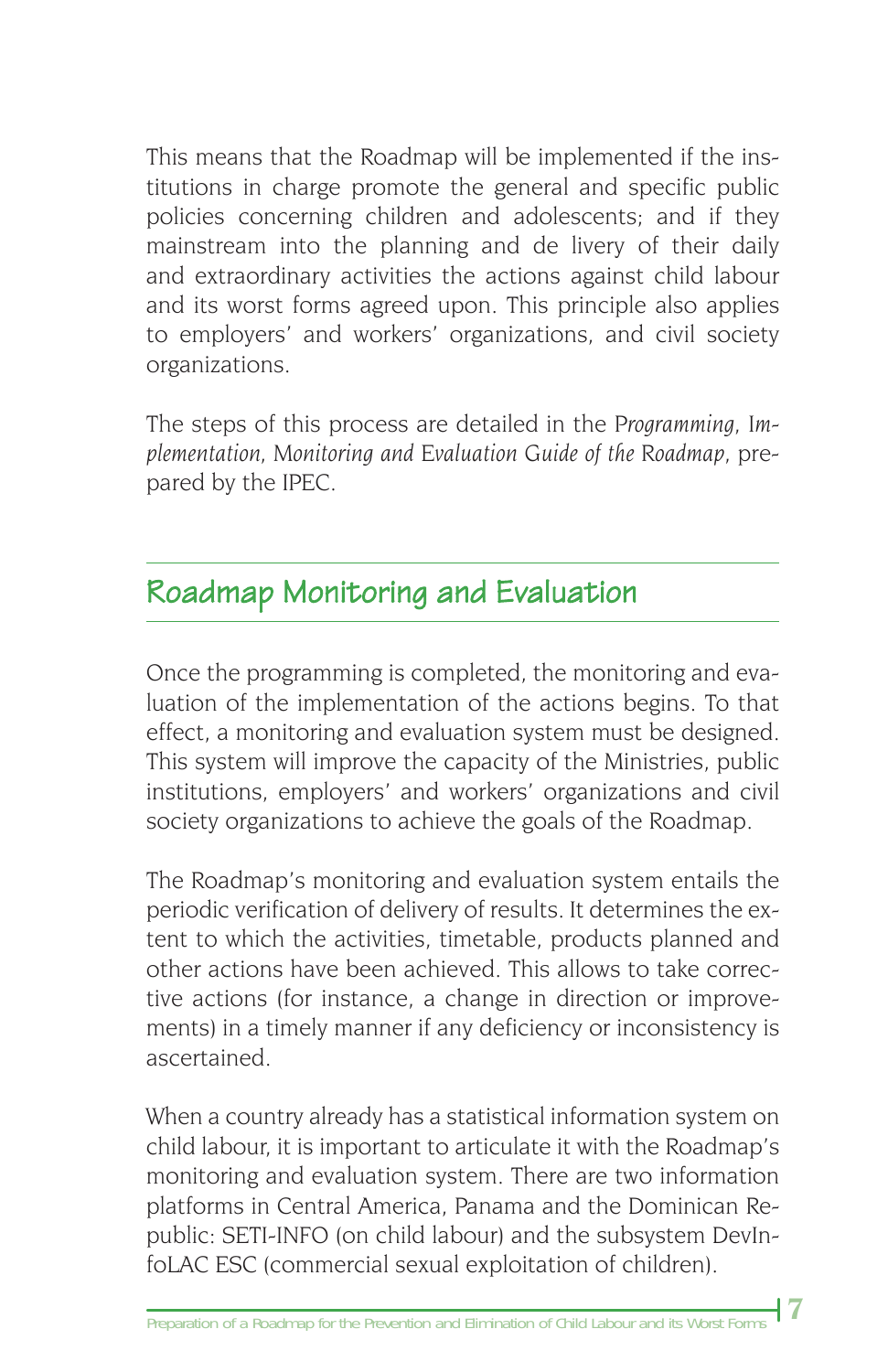The information system is the tool that enables the monitoring of the achievement of results, and is useful for the preparation of the Reports on Conventions No. 138 and 182.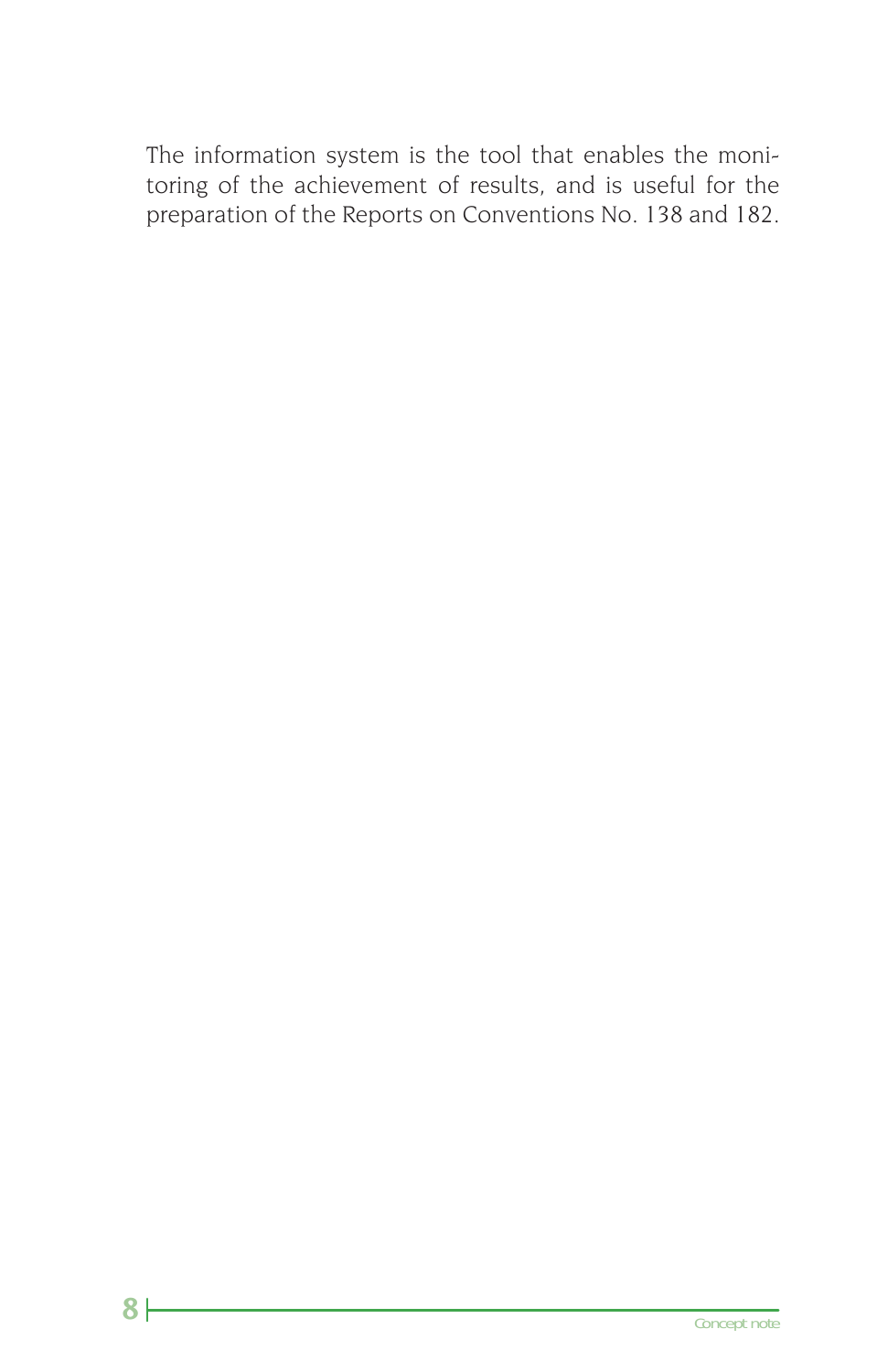#### Roadmap for Two or More Countries (Supranational: Bi-national, Sub-regional, Regional)

Provided the geopolitical situation allows and/or demands it, and the Roadmap process is developed together in two or more countries (as in the case of Central America, Panama and the Dominican Republic), the national Roadmaps should have a homogenous design. Thus, it would be possible to prepare a supranational Roadmap.

A supranational Roadmap enables regional actors and cooperation and financing agencies to identify their priorities, favoring the coordination of resource allocation by means of promoting general or thematic donor working groups. In addition, it identifies the areas where horizontal cooperation can be effective, or where other cooperation mechanisms (between governments, regional and international and multilateral organizations, development banks, employers' and workers' organizations) can maximize the impact of the strategic actions.

#### . . . .

#### **Contact information:**

IPEC Subregional Coordination for Central America, Haiti, Panama and the Dominican Republic. Tel.: (506) 2280-7223.

- Mrs. Noortje Denkers (denkers@sjo.oit.or.cr).
- Mrs. Adriana Hidalgo (hidalgoa@sjo.oit.or.cr).

**9**

 $\bullet\bullet\bullet\bullet$